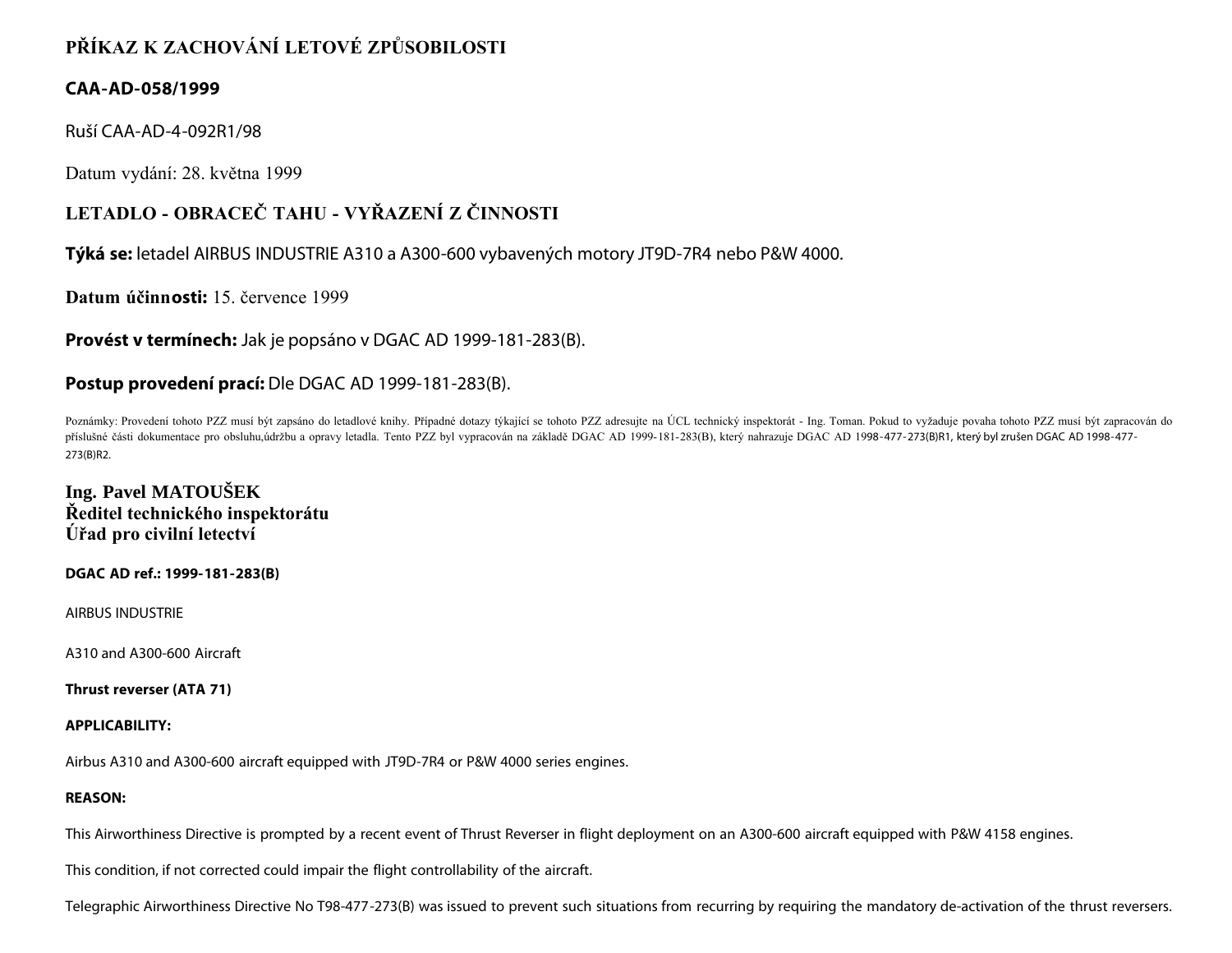Revision 1 of this Airworthiness Directive allowed the re-activation of the thrust reverser under certain conditions based on the findings of the event investigation.

Further to additional investigation results which led to the refining of the conditions required for re-activating the thrust reverser and keeping it re-activated, this Airworthiness Directive re-defines the thrust reversers "de-activation/re-activation program".

### **ACTION AND COMPLIANCE:**

To prevent an in flight Thrust Reverser deployment accomplish the following :

a) Thrust Reversers de-activation :

Before departure from Main Base or within the next four (4) flight cycles following the effective date of this AD, whichever occurs first, deactivate both Thrust Reversers in accordance with the instructions given in paragraph 4.2 of AIRBUS INDUSTRIE All Operators Telex (AOT) 78-08, November 30,1998.

b) Thrust Reversers re-activation :

Reactivation of a Thrust Reverser is only allowed under the following conditions:

1. Reinforce the Stow Selection, and periodically inspect the Selector Valve in accordance with the terms and conditions of paragraph 4.2.1.1 of AIRBUS INDUSTRIE AOT 78-09 REV 02/22 April 1999.

2. Reinforce the protection of the Thrust Reverser against power supply loss in accordance with the terms and conditions of paragraph 4.2.1.2 of AIRBUS INDUSTRIE AOT 78- 09 REV 02/22 April 1999.

3. Reinforce the protection against inadvertent pressurization of the Thrust Reverser in accordance with the terms and conditions of paragraph 4.2.1.3 of AIRBUS INDUSTRIE AOT 78-09 REV 02/22 April 1999.

4. Perform a Thrust Reverser Aerostow seal check and a Power Drive Unit (PDU) check, in accordance with the terms and conditions of paragraph 4.2.1.4 of AIRBUS INDUSTRIE AOT 78-09 REV 02/22 April 1999.

5. Perform a Thrust Reverser operational Test in accordance with the terms and conditions of paragraph 4.2.1.5 of AIRBUS INDUSTRIE AOT 78-09 REV 02/22 April 1999.

### **NOTES:**

a) Operational Recommendations :

i) With both Thrust Reverser deactivated, follow the Operational recommendations described in AIRBUS INDUSTRIE Flight Operation Telex (FOT) 999.0124/98 Revision 3, December 10,1998.

ii) When, and if, Thrust Reverser(s) is/are reactivated, follow the Operational recommendations described in AIRBUS INDUSTRIE FOT 999.0140/98, December 23,1998.

b) Inquiries regarding the technical content of this AD should be made to :

DGAC France - Jean BEIJARD

#### Tel.: (33) 01 41 09 42 29 - Fax: (33) 01 41 09 42 20